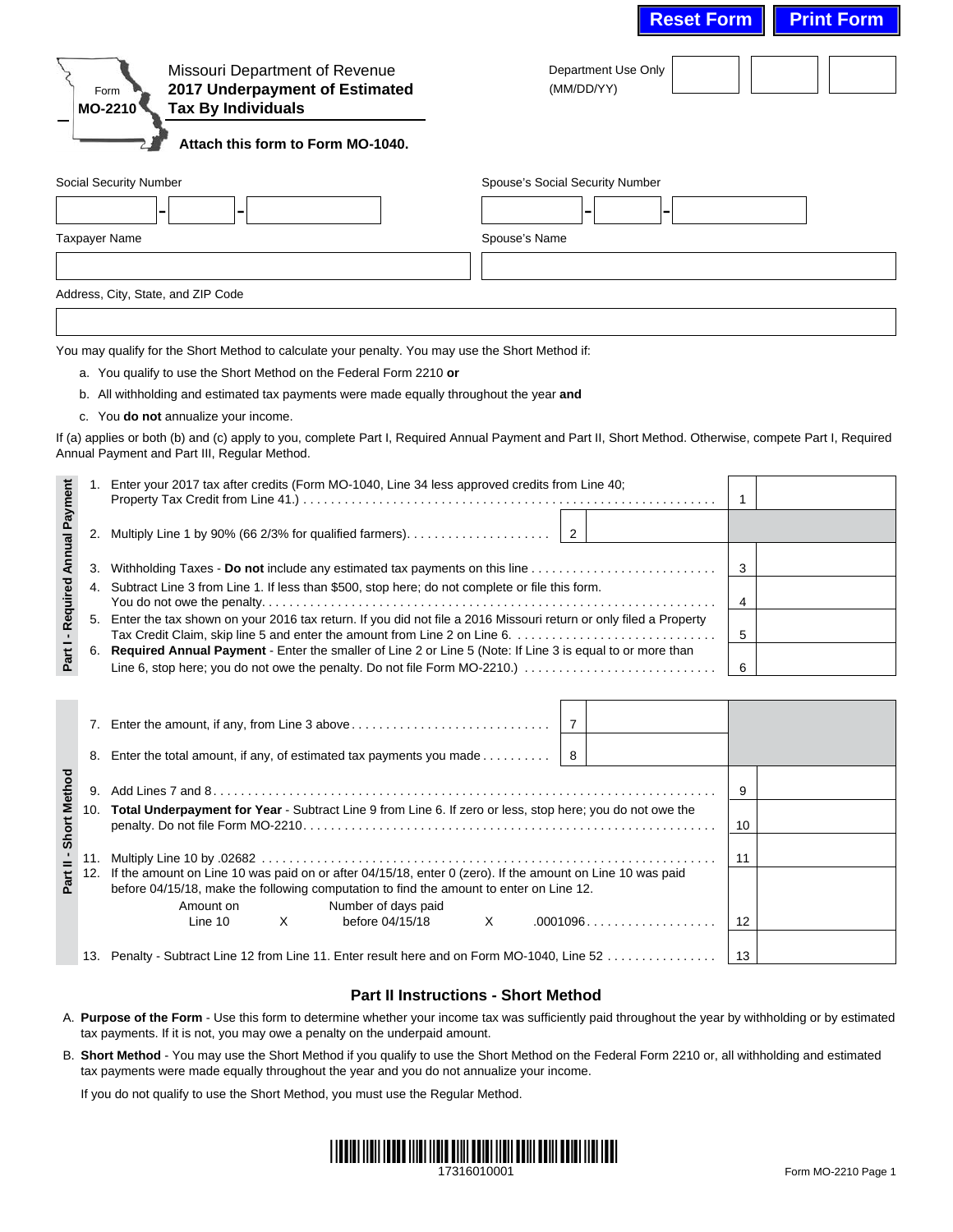#### **Section A - Figure Your Underpayment**

Complete Lines 14 through 19. If you meet any of the exceptions (see instruction D) to the penalty for all quarters, omit Lines 14 through 19 and go directly to Line 20.

|                                            | Due Dates of Installments |               |                |               |
|--------------------------------------------|---------------------------|---------------|----------------|---------------|
|                                            | Apr. 15, 2017             | Jun. 15, 2017 | Sept. 15, 2017 | Jan. 15, 2018 |
| 15. Required installment payments          |                           |               |                |               |
|                                            |                           |               |                |               |
| 17. Overpayment of previous installments   |                           |               |                |               |
|                                            |                           |               |                |               |
| 19. Underpayment of current installment    |                           |               |                |               |
| 19a. Overpayment of current installment    |                           |               |                |               |
| 19b. Underpayment of previous installments |                           |               |                |               |
|                                            |                           |               |                |               |
|                                            |                           |               |                |               |

#### **Section B - Exceptions To The Penalty**

| ğ       | See instruction D - For special exceptions see instruction I for service in a "combat zone", and instruction J for farmers. |                                                         |                 |                 |                 |                  |  |  |  |
|---------|-----------------------------------------------------------------------------------------------------------------------------|---------------------------------------------------------|-----------------|-----------------|-----------------|------------------|--|--|--|
| हृ      | 20.                                                                                                                         | Total amount paid and withheld from January 1 through   |                 |                 |                 |                  |  |  |  |
|         | Regular<br>Reg                                                                                                              | Exception No. 1 - prior year's tax                      | 25% of 2016 Tax | 50% of 2016 Tax | 75% of 2016 Tax | 100% of 2016 Tax |  |  |  |
|         |                                                                                                                             |                                                         |                 |                 |                 |                  |  |  |  |
| lll tar | 22.                                                                                                                         | Exception No. 2 - tax on prior year's income using 2017 | 25% of Tax      | 50% of Tax      | 75% of Tax      | 100% of Tax      |  |  |  |
|         |                                                                                                                             |                                                         | 22.5% of Tax    | 45% of Tax      | 67.5% of Tax    |                  |  |  |  |
|         | 23.                                                                                                                         | Exception No. 3 - tax on annualized 2017 income         |                 |                 |                 |                  |  |  |  |
|         | 24.                                                                                                                         | Exception No. 4 - tax on 2017 income over 3, 5, and 8   | 90% of Tax      | 90% of Tax      | 90% of Tax      |                  |  |  |  |

### **Section C - Figure the Penalty**

Complete Lines 25 through 29

| 25.                                                                                                            |                                                                                                                                                                             |  |  |  |  |  |
|----------------------------------------------------------------------------------------------------------------|-----------------------------------------------------------------------------------------------------------------------------------------------------------------------------|--|--|--|--|--|
| 26.                                                                                                            | Date of payment, due date of installment, or April 15, 2018,                                                                                                                |  |  |  |  |  |
|                                                                                                                | 27a. Number of days between the due date of installment, and<br>either date of payment, the due date of the next<br>installment, or December 31, 2017, whichever is earlier |  |  |  |  |  |
|                                                                                                                | 27b. Number of days from January 1, 2018 or installment date                                                                                                                |  |  |  |  |  |
|                                                                                                                | to date of payment or April 15, 2018 $\ldots$                                                                                                                               |  |  |  |  |  |
|                                                                                                                | 28a. Multiply the 4% annual interest rate times the amount on                                                                                                               |  |  |  |  |  |
|                                                                                                                | Line 25 for the number of days shown on Line 27a                                                                                                                            |  |  |  |  |  |
|                                                                                                                | 28b. Multiply the 4% annual interest rate times the amount on                                                                                                               |  |  |  |  |  |
|                                                                                                                | Line 25 for the number of days shown on Line $27b$                                                                                                                          |  |  |  |  |  |
|                                                                                                                |                                                                                                                                                                             |  |  |  |  |  |
| 28c.                                                                                                           | Total Penalty (Line 28a plus Line 28b)                                                                                                                                      |  |  |  |  |  |
| Total amount on Line 28c. Show this amount on Line 52 of Form MO-1040 as "Underpayment of Estimated Tax<br>29. |                                                                                                                                                                             |  |  |  |  |  |
|                                                                                                                | Penalty". If you have an underpayment on Line 51 of Form MO-1040, enclose your check or money order for payment in                                                          |  |  |  |  |  |
|                                                                                                                |                                                                                                                                                                             |  |  |  |  |  |
|                                                                                                                | the amount equal to the total of Line 51 and the penalty amount on Line 52. If you have an overpayment on Line 50, the                                                      |  |  |  |  |  |
|                                                                                                                | Department of Revenue will reduce your overpayment by the amount of penalty                                                                                                 |  |  |  |  |  |

**Note**: If this form is not filed with Form MO-1040, attach check or money order payable to "Department of Revenue" and mail.

Taxation Division **E-mail: income@dor.mo.gov** P.O. Box 329 Jefferson City, MO 65107-0329



 $\Box$  $\overline{\phantom{a}}$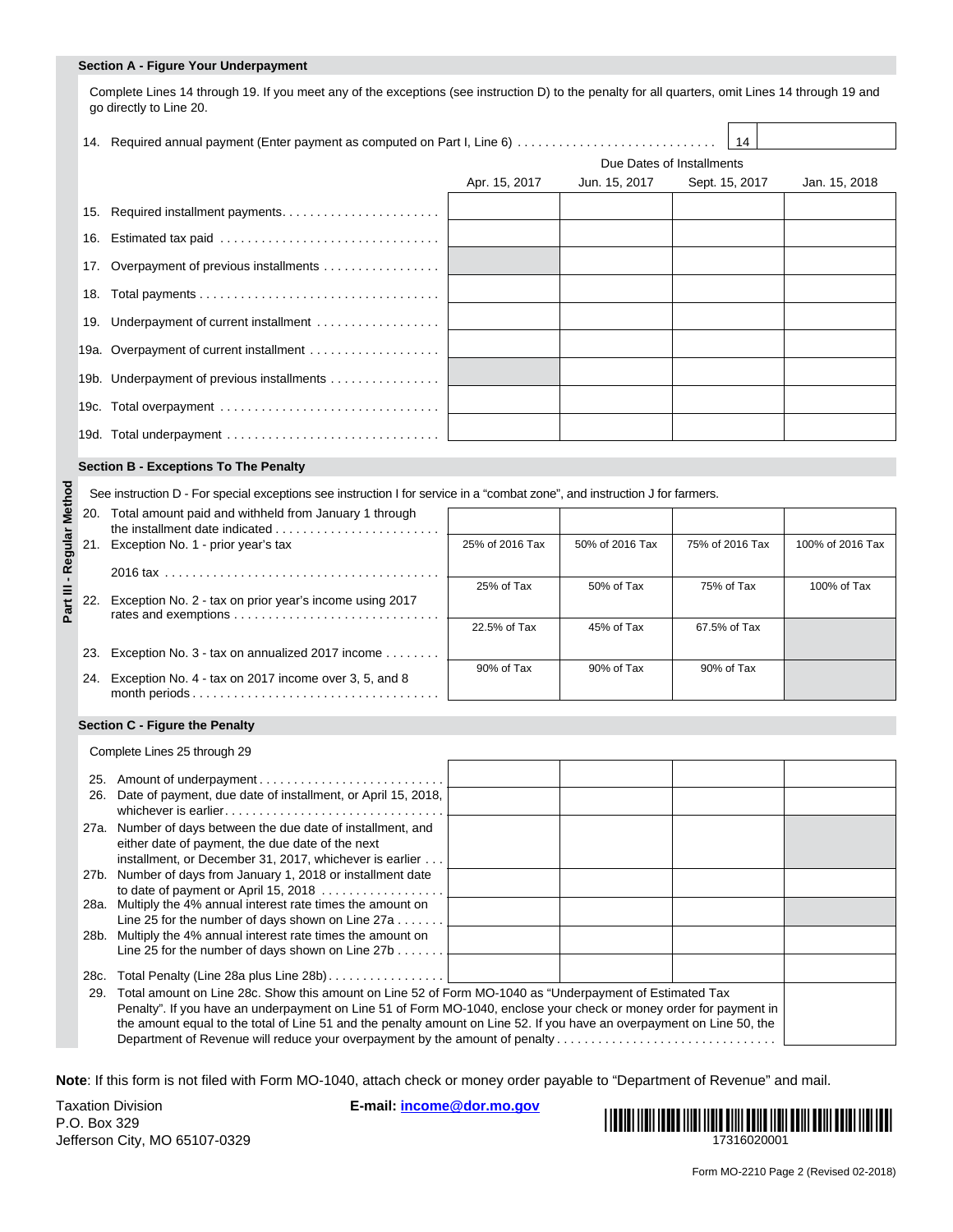# **Part III Instructions - Regular Method**

- A. **Purpose of the Form** Use this form to determine whether your income tax was sufficiently paid throughout the year by withholding or by estimated tax payments. If it is not, you may owe a penalty on the underpaid amount.
- B. **Filing an Estimated Tax Payment and Paying the Tax for Calendar Year Taxpayers** If you file returns on a calendar year basis and are required to file Form MO-1040ES, you are generally required to file an estimated tax payment by April 15, and to pay the tax in four installments. (If you are not required to file an estimated tax payment until later in the year because of a change in your income or exemptions, you may be required to pay fewer installments.) The chart below shows the due date for estimated tax payments and the maximum number of installments required for each.

| Period Requirements First Met | Due Date of Estimated Tax Payments | Maximum Number of Installments Required |
|-------------------------------|------------------------------------|-----------------------------------------|
| Between Jan. 1 and Apr. 1     | Apr. 15                            |                                         |
| Between Apr. 2 and Jun. 1     | Jun. 15                            |                                         |
| Between Jun. 2 and Sept.1     | Sept. 15                           |                                         |
| After Sept. 1                 | Jan. 15                            |                                         |

 When the due date falls on a Saturday, Sunday, or legal holiday, the estimated tax payment will be considered timely if filed on the next business day.

- C. **Fiscal Year Taxpayers** Fiscal year taxpayers should substitute for the due dates above, the 15th day of the first and last months of the second quarter of your fiscal year; the 15th day of the last month of the third quarter; and the 15th day of the first month of your next fiscal year.
- D. **Exception to the Penalty** You will not be liable for a penalty if your 2017 tax payments (amounts shown on Line 20) equal or exceed any amount determined for the same period under the following exception provisions. You may apply a different exception to each underpayment. Please enclose a separate computation page for each payment. If none of the exceptions apply, complete Lines 15 through Line 29.

 The percentages shown on Lines 21, 22, and 23, for the April 15, June 15, and Sept. 15 installment dates, are for calendar year taxpayers required to pay installments on four dates.

 *Exception 1 - Prior Year's Tax* - This exception applies if your 2017 tax payments equal or exceed the tax shown on your 2016 tax return. The 2016 return must cover a period of 12 months and show a tax liability.

 *Exception 2 - Tax on Prior Year's Income using 2017 Rates and Exemptions* - This exception applies if your 2017 tax withheld and estimated tax payments equal or exceed the tax that would have been due on your 2016 income if you had computed it at 2017 rates. To determine if you qualify for this exception, use the personal exemptions allowed for 2017, but use the other facts and law applicable to your 2016 return.

 *Exception 3 - Tax on Annualized 2017 Income* - This exception applies if your 2017 tax payments equal or exceed 90 percent of the tax on your annualized taxable income for periods from the first of the year to the end of the month preceding that in which an installment is due. To annualize your taxable income, follow these four steps.

- (a) Figure your adjusted gross income less itemized deductions from the first of your tax year up to and including the month prior to that in which an installment is due; or, if you use the standard deduction, figure your adjusted gross income for that period.
- (b) Divide the result of step (a) by the number of months in your computation period.
- (c) Multiply the result of step (b) by 12.
- (d) Subtract the deduction for personal exemptions, federal tax and, if you did not itemize, subtract the standard deduction. The result is your annualized taxable income.

Exception 3 may not be used for the fourth installment period.

### **Example I (Combined return with one dependent)**

|  | 1. Wages, received during Jan., Feb., and Mar \$6,000                                |
|--|--------------------------------------------------------------------------------------|
|  | 2. Self-employment income during Jan., Feb., and Mar. \$4,000                        |
|  |                                                                                      |
|  | 4. Annualized income $(\$10,000 \div 3 \times 12)$ \$40,000                          |
|  | 5. Less:                                                                             |
|  | (a) Standard deduction $\ldots \ldots \ldots \ldots \ldots \ldots \ldots$ \$12,700   |
|  | (b) Exemptions $(2 \times $2,100) + (1 \times $1,200)$ \$5,400                       |
|  | (c) Federal tax (joint return) $\ldots \ldots \ldots \ldots \ldots \ldots$ . \$1,513 |
|  | 6. Annualized taxable income\$20,387                                                 |
|  | 7. Income Tax (from Missouri tax chart) \$994                                        |
|  |                                                                                      |

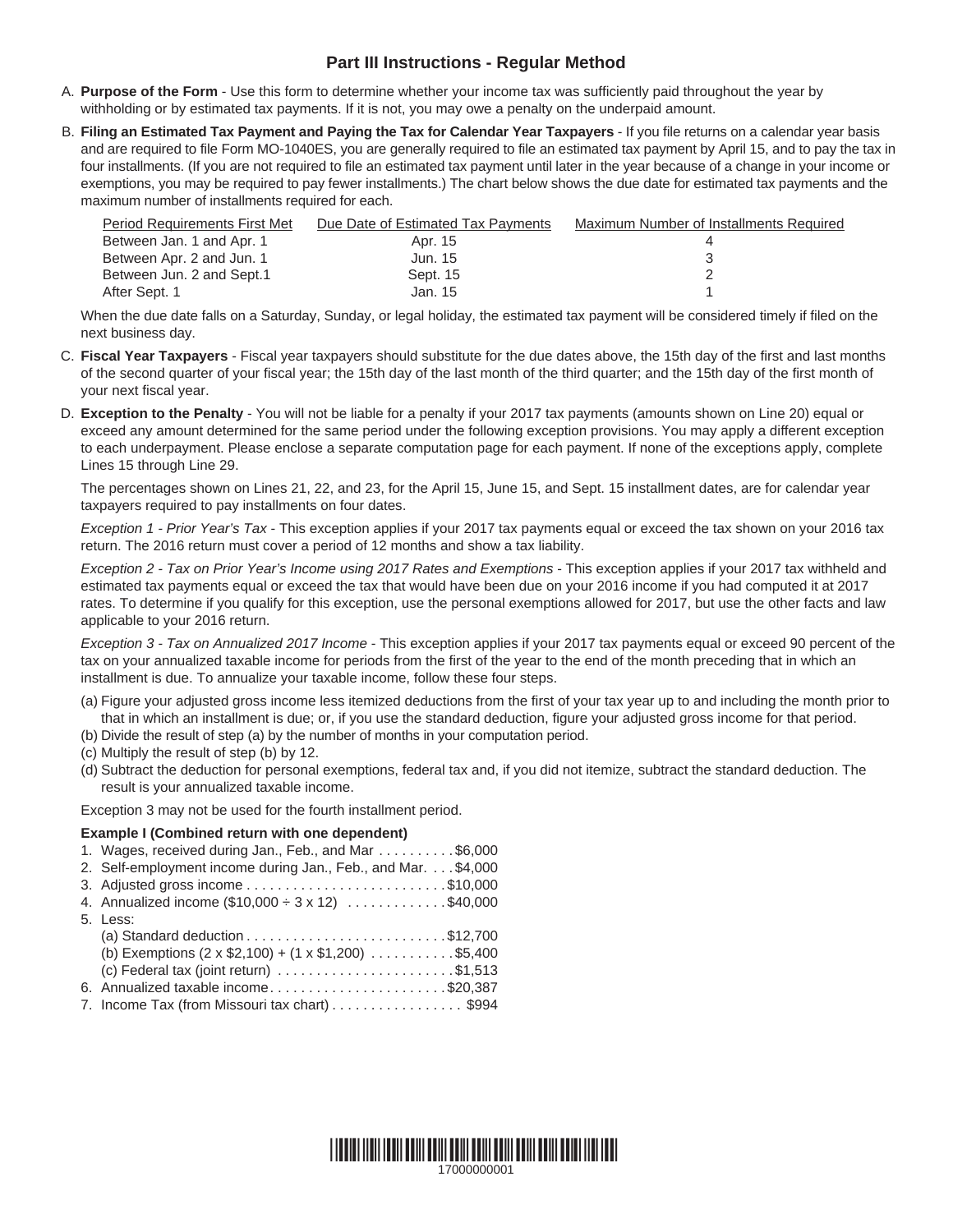If your tax withheld and estimated tax payment for the first installment period of 2017 were at least \$224 (22.5 percent of \$994) you do not owe a penalty for that period.

*Exception 4 - Tax on 2017 Income Over Periods of 3, 5, and 8 months - This exception applies if your 2017 tax payments equal or*  exceed 90 percent of the tax on your taxable income for periods starting from the first of the year to the end of the month preceding that in which an installment is due. This exception does not apply to the fourth quarter. To determine if this exception applies for the first three quarters, figure your taxable income from January 1, 2017 to the end of the month preceding that in which an installment is due. Then compute your tax on that amount as though it represented your taxable income for 2017.

### **Example II (Combined return with one dependent, using standard deduction)**

|                           |  | (2)<br>(3)    |            | (4)               | (5)                 |  |
|---------------------------|--|---------------|------------|-------------------|---------------------|--|
| <b>Computation Period</b> |  | <b>Income</b> | <u>Tax</u> | 90 percent of Tax | <b>Tax Withheld</b> |  |
| Jan. 1 to Mar. 31         |  | \$15,000      | \$0        | \$0               | \$275               |  |
| Jan. 1 to May 31          |  | \$21,665      | \$76       | \$68              | \$458               |  |
| Jan. 1 to Aug. 31         |  | \$31.665      | \$544      | \$490             | \$733               |  |

 Since the amounts in column (5) are greater than those in column (4) for each of the first three computation periods, there is no penalty for the first three installment periods.

E. **Figure the Addition to Tax** - For Line 27a, enter the number of days from the due date of the installment to the date of payment or December 31, 2017, whichever is earlier. If the payment date on Line 26 is December 31, 2017, or later and the due date of the installment is April 15, 2017, then enter 260 days; for June 15, 2017, 199 days; and for September 15, 2017, 107 days.

 For Line 27b, enter the number of days from January 1, 2018, or the 2018 installment due date to date of payment or appropriate due date of return, whichever is earlier. If the payment date is April 15, 2018, enter 105 days for the first, second, and third quarters and 90 days for the fourth quarter.

- F. **Tax Withheld** You may consider an equal part of the income tax withheld during the year as paid on each required installment date, unless you establish the dates on which the withholding occurred and consider it paid on those dates.
- G. **Overpayment** Apply as credit against the next installment any installment overpayment shown on Line 19a that is greater than all prior underpayments.
- H. **Installment Payments** If you made more than one payment for any installment, enclose a separate computation for each payment. If you filed your return and paid the balance of tax due on or before January 31, 2018, consider the balance paid as of January 15, 2018.
- I. **Exception from the Addition to Tax for Service in a Combat Zone** You may be exempt from a penalty for underpayment of estimated tax if you served in the U.S. Armed Forces in an area designated by the President as a combat zone under conditions which qualified you for hostile fire pay. If you are exempt for this reason, write on Line 19, for the applicable installment dates, "Exempt, combat zone."
- J. **Farmers** If (1) your Missouri gross income from farming is at least two-thirds of your total Missouri gross income and (2) you filed a Missouri Individual Income Tax Return and paid tax on or before March 1, 2018, you are exempt from charges for underpayment of estimated tax. If so, write on Line 1, "Exempt, farmer".

 If you meet this gross income test but did not file a return or pay the tax when due, complete this form with respect to the last quarter only. Qualified farmers would enter all of Line 14 in the fourth quarter and calculate the appropriate underpayment.